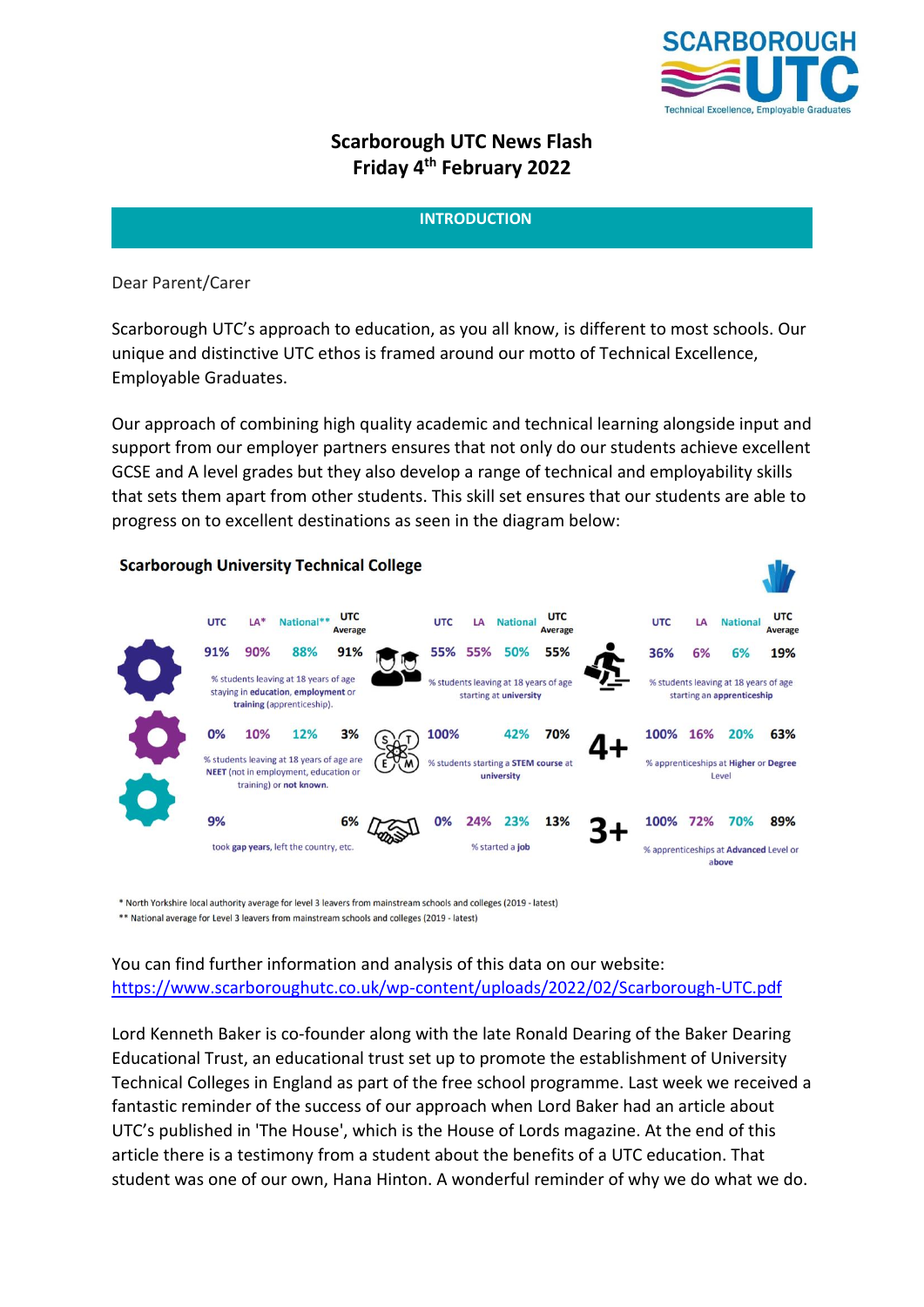You can read the article here: [https://www.politicshome.com/thehouse/article/with-an](https://www.politicshome.com/thehouse/article/with-an-ethos-of-learning-by-doing-utcs-bridge-the-gap-between-the-world-of-education-and-the-world-of-work)[ethos-of-learning-by-doing-utcs-bridge-the-gap-between-the-world-of-education-and-the](https://www.politicshome.com/thehouse/article/with-an-ethos-of-learning-by-doing-utcs-bridge-the-gap-between-the-world-of-education-and-the-world-of-work)[world-of-work](https://www.politicshome.com/thehouse/article/with-an-ethos-of-learning-by-doing-utcs-bridge-the-gap-between-the-world-of-education-and-the-world-of-work)

As a final reminder, our second open evening of the academic year is this Thursday, 10th February and places are filling up fast. There are still however some places available and so if you have any friends, relatives or work colleagues who have children who may be interested in finding out more about the UTC then they can apply for a place here [https://www.eventbrite.co.uk/e/scarborough-utc-open-evening-tickets-](https://www.eventbrite.co.uk/e/scarborough-utc-open-evening-tickets-244358391527?aff=ebdssbeac)[244358391527?aff=ebdssbeac](https://www.eventbrite.co.uk/e/scarborough-utc-open-evening-tickets-244358391527?aff=ebdssbeac)

Also, a reminder that PPEs begin for year 11 and 13 this Thursday 10th February. Please help to ensure your son/daughter are best prepared for these important examinations by ensuring they have a good night's sleep ahead of each exam day, that they are organized with relevant equipment for the exams and that they continue to revise throughout the period of the exams so that they can achieve their best possible grade.

In a high-IQ job pool, soft skills like discipline, drive and empathy mark those who emerge as outstanding. Daniel Goleman

Every skill you acquire doubles your odds of success. Scott Adams

Thank you for your support

**Mr. Kilgour Principal**

## **T&L@SUTC**

This week our employers have continued to interview our sixth form students for Career Development Plan placements. Xandor will be supporting engineering students through technical visits, mentoring sessions and work experience placements, with Testcard offering the same support for a student following the Health pathway.

Students undertaking Career Development Programme placements in the past have communicated the positive influence this support and guidance has had on their motivation and progress, in addition to raising awareness of the world of work and opportunities within that.

A big thank you to Testcard and Xandor for conducting virtual interviews with our Y12 students this week, and to Northern Powergrid who will be conducting theirs in a couple of weeks' time.

Our Career Development Programme offers Scarborough UTC students a truly unique opportunity to work with employers during their time with us to enhance their courses and maximise their employability skills.

## **ASSESSMENT AND CURRICULUM**

**All Years:** All assessment information, Attendance, Professional values, behaviour and target information is published on the "My Child at school" app. This is a secure and personal portal that allows you to assess the progress of your child at any time. Invites for the portal have been issued. If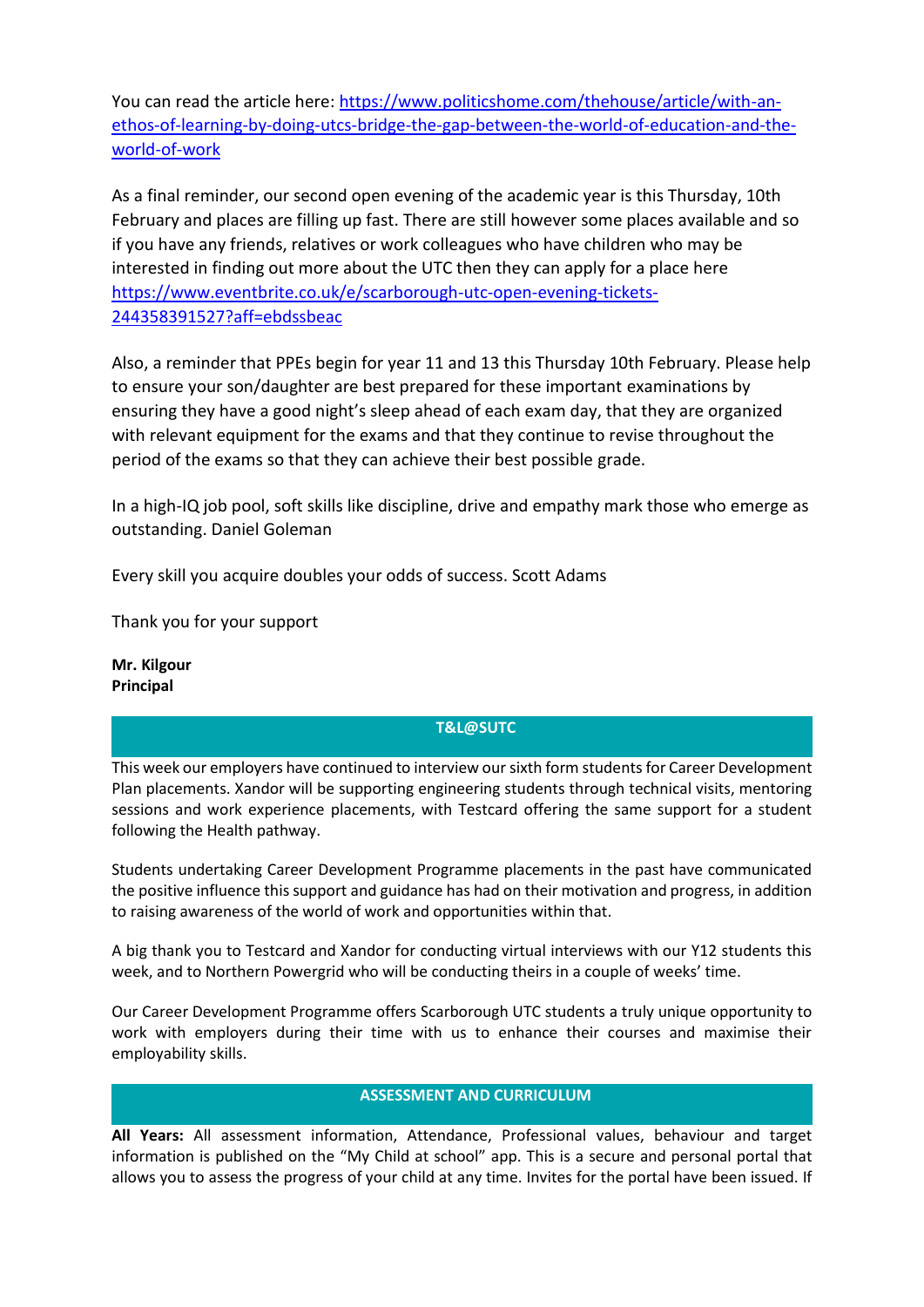there are any issues accessing the app, please report this to [enquiries@scarboroughutc.co.uk](mailto:enquiries@scarboroughutc.co.uk) for further assistance. Registering for the app is vital as this is the primary method of regular communication to parents.

#### **Behaviour and Safety**

It is important to continue the highest standards of business dress policy, with masks worn in communal areas. Please check and ensure that equipment, stationary and **scientific calculators** are in good working order.

Maintaining 100% attendance is important to ensure we can continue to support progress effectively. Students are supported through tutor time with attendance challenges. Attendance is a very important focus for all students to ensure we can support attainment throughout the Spring term. A hard-working environment is vital to ensure students feel safe and make continued progress.

Structures are in place to guarantee that all students gain best opportunity to meet high standards and are recognised for hard work in areas identified by **P**rofessional **V**alues and **E**mployability **S**kills (**PVES**), these positive points are identified on your MCAS parental account. By tracking this information regularly, you will be able to identify areas of strength and development for your child

#### **Curriculum, Feedback and Assessment**

#### **Year 10 & 12**

Good routine revision practice is essential in Years 10 and 12. Students complete a number of assessments across statutory subjects and Engineering or Health Pathways, it is important that students pay due attention to coursework deadlines and revise regularly.

#### **Year 11 & Y13**

**Pre – Public exams** commence on the **Thursday 10th February**. The schedule for the pre-public exams has been issued and the information sent out Via MCAS email includes copies of the presentation and the revision materials. Paper copies, can be picked up on reception.

#### **Forthcoming Attainment Assessment and feedback dates**

#### **Year 10/12**

The assessment process at SUTC uses live assessment sheets, this means that assessment grade sheets are continually open. This allows staff to amend data and attitude to learning grades following each data capture and respond to formative assessment used within the classroom.

#### **Year 11/13**

Assessment data analysis for the scheduled PPE's will take place  $w/c$  7<sup>th</sup> March and reporting information will be published on MCAS w/c 14<sup>th</sup> March.

### **SIXTH FORM**

This week students in Year 12 had a presentation from Leeds Beckett University about the courses that they offer and their unique vocational focus. Year 12 also met our sponsor company Firmac and had a presentation about the opportunities available to them.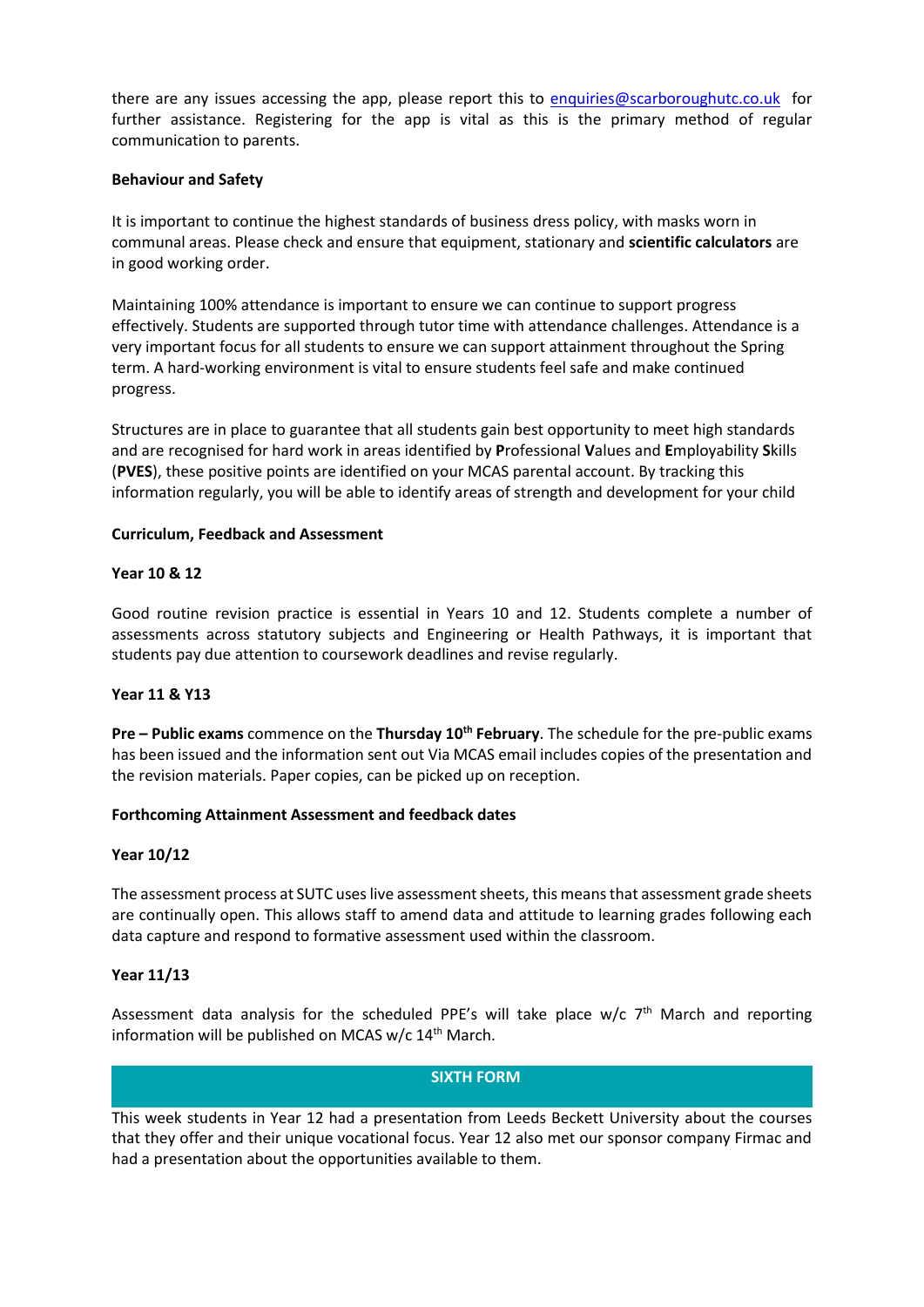Student offers are continuing to appear for university places and we are delighted that all who have applied have been offered places at university. This year the subjects hoped to be studied are varied and include: Design engineering, energy engineering, civil engineering, mechanical engineering, cyber security, physics, biomedical sciences, environmental science, media, forestry and health.

Parental support for degree apprenticeship is available from the UCAS parent portal. Sign up here if you would like notifications:<https://www.ucas.com/parents-signup>

## **ETHOS AND CAREERS**

This week our theme has been the 'NHS and Kindness'. Mr Kilgour has highlighted the importance of the caring professions and the qualities needed to be kind. He also spoke about how big changes in the world happen by people doing small acts of kindness. Students have watched films about the science of kindness and the NHS guidance on self-kindness. It is important to note that our thought for the week was from Aesop stresses this. We have been looking at the employability skills of communication and developing our skills by asking students to research and prepare a presentation about a job that they are interested in.

We are asking many of our students to support the college next week as ambassadors for our open evening on Thursday 10th February.

Congratulations to our Year 11 Arkwright applicants' students who completed their exam this week. Our Year 10 and 11 students have also been competing in the Maths Challenge UK.

**CAREERS**

We would like to encourage you and your child to attend this excellent webinar by the design engineer of The Shard; Roma Agrawal MBE. Event Details: Date: Saturday 12 February 2022 Time: 12:30pm - 1:30pm Venue: Zoom Event Organiser: AFBE UK Scotland Event type: Webinar Cost: Free Further details: [https://www.eventbrite.co.uk/e/recipe-for-a-skyscraper-tickets-](https://www.eventbrite.co.uk/e/recipe-for-a-skyscraper-tickets-244427417987)[244427417987](https://www.eventbrite.co.uk/e/recipe-for-a-skyscraper-tickets-244427417987)

Our careers officer has met with Year 10 students this week giving individual 1:1 guidance If your child is interested in an apprenticeship in the future here is a link for the latest parent information pack National Apprenticeship website:

[https://assets.ctfassets.net/8kbr1n52z8s2/2HEKszSrGDduKOCe5tkJyx/3569369667b905246ea22940](https://assets.ctfassets.net/8kbr1n52z8s2/2HEKszSrGDduKOCe5tkJyx/3569369667b905246ea229407a8cd5fa/Parent-Pack-Jan-2022.pdf) [7a8cd5fa/Parent-Pack-Jan-2022.pdf](https://assets.ctfassets.net/8kbr1n52z8s2/2HEKszSrGDduKOCe5tkJyx/3569369667b905246ea229407a8cd5fa/Parent-Pack-Jan-2022.pdf)

**GCSEPOD**



This week we have had 483 pods watched by our Year 11 students. It is important to encourage your child to use this resource to improve their grades. You can encourage them to use the check and challenge tasks to check their knowledge on their different GCSE subject areas.